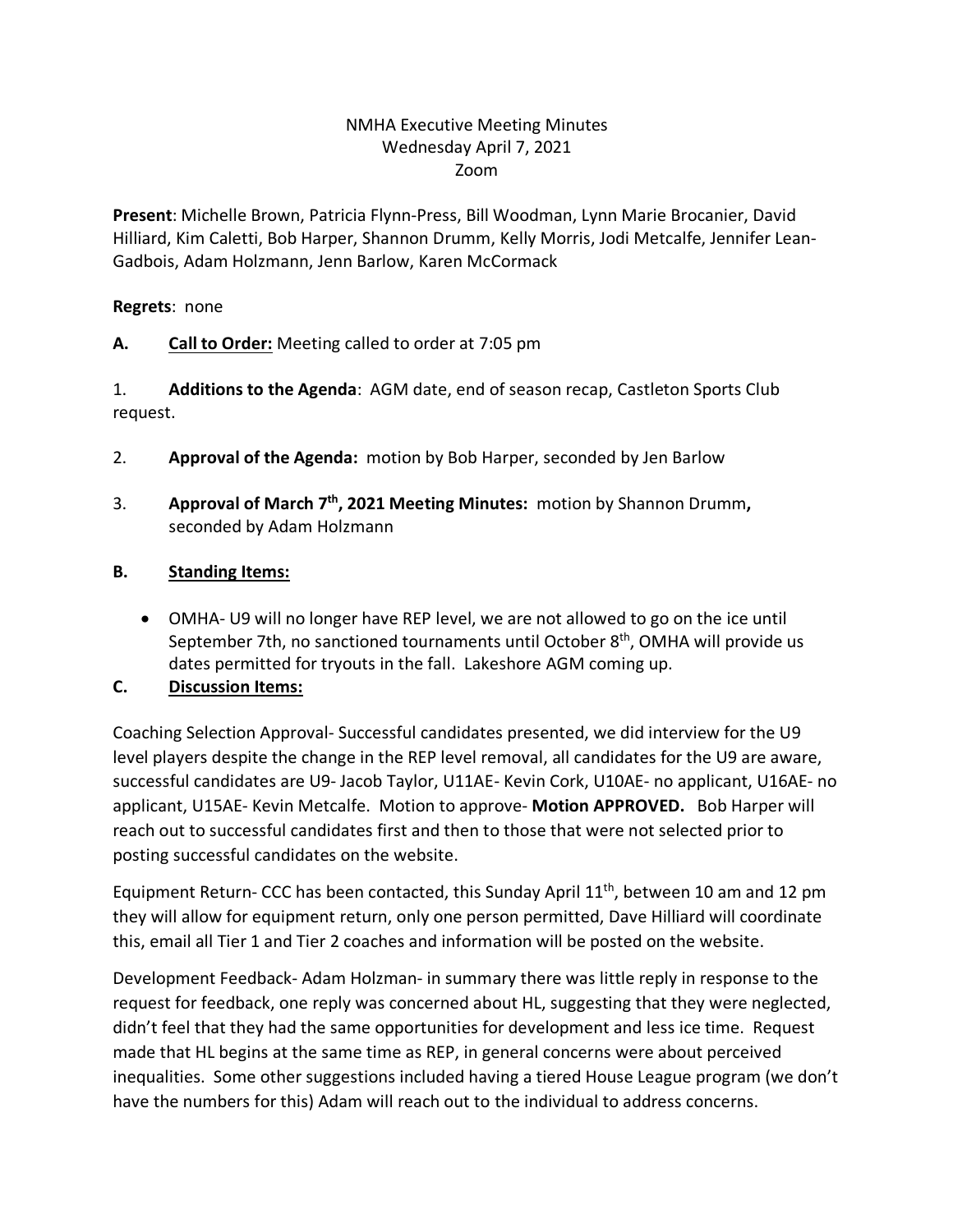Development suggestions- Discussed in generalities the difficulties this particular year has experienced with COVID restrictions. One coach suggested a more tech inclusion, videotaping games and allowing teams to meet to review footage. The inclusion of some of these ideas would be valuable if the budget allowed for it.

Development Tender Extension- Adam Holzmann- last year we agree to extend it. We are still in similar circumstances with COVID. Moving forward we will tender this opportunity, will connect with the current development provider to discuss our intentions.

First Shift Registration- we have applied for it, we will most likely be approved again, COVID did impact this however, we still qualify. What is the overall benefit to the Association? It was determined that we will not participate in the First Shift program for the 2021/2022 season.

Discussed future of novice, (no rep, division progression) our progression isn't as high as some centres but we are working to be comfortable at the AA level, the focus needs to be on number of kids coming out to tryouts. It appears that we need to encourage players to be motivated to work to move either from House League to AE and AE to AA, some AE players are content to remain where they are. General discussion regarding messaging to players that may discourage them from trying out for AE or AA. Discussed messaging and importance of equality during tryouts, this may help to promote player tryout.

Coaching Mentor- this is still a good idea for our association, it is something we should look at and move forward at creating this position. COVID is not the time to do this but something to put forward in the future.

AGM date- June 23rd, if we need to move it we will. Karen McCormack will send the revised policies to Lynn Marie for review, save as PDF and share with Michelle Brown and Shannon Drumm.

End of season recap- despite all the unexpected events with COVID the season was a good one, we were able to provide players with a quality hockey experience despite the health circumstances. Michelle thanked all for everything we did.

Castleton Sports Club request- this is a privately owned sports club, they are trying to raise money, they have asked if we could help. It is privately owned, run by volunteers, it is a community driven sports venue, ice pad, ball diamonds, soccer pitches. They are struggling. Many of our kids use their facilities, they have served the community and have served our members for years. Suggestions to help include- we pay them to put our NMHA logo on the Zamboni, share this information with our association seeking their monetary assistance, we could advertise for them, help them out with social media. We will start with sharing their story. Shannon will work on putting something together to put on the website, share their story and share their goal to raise money.